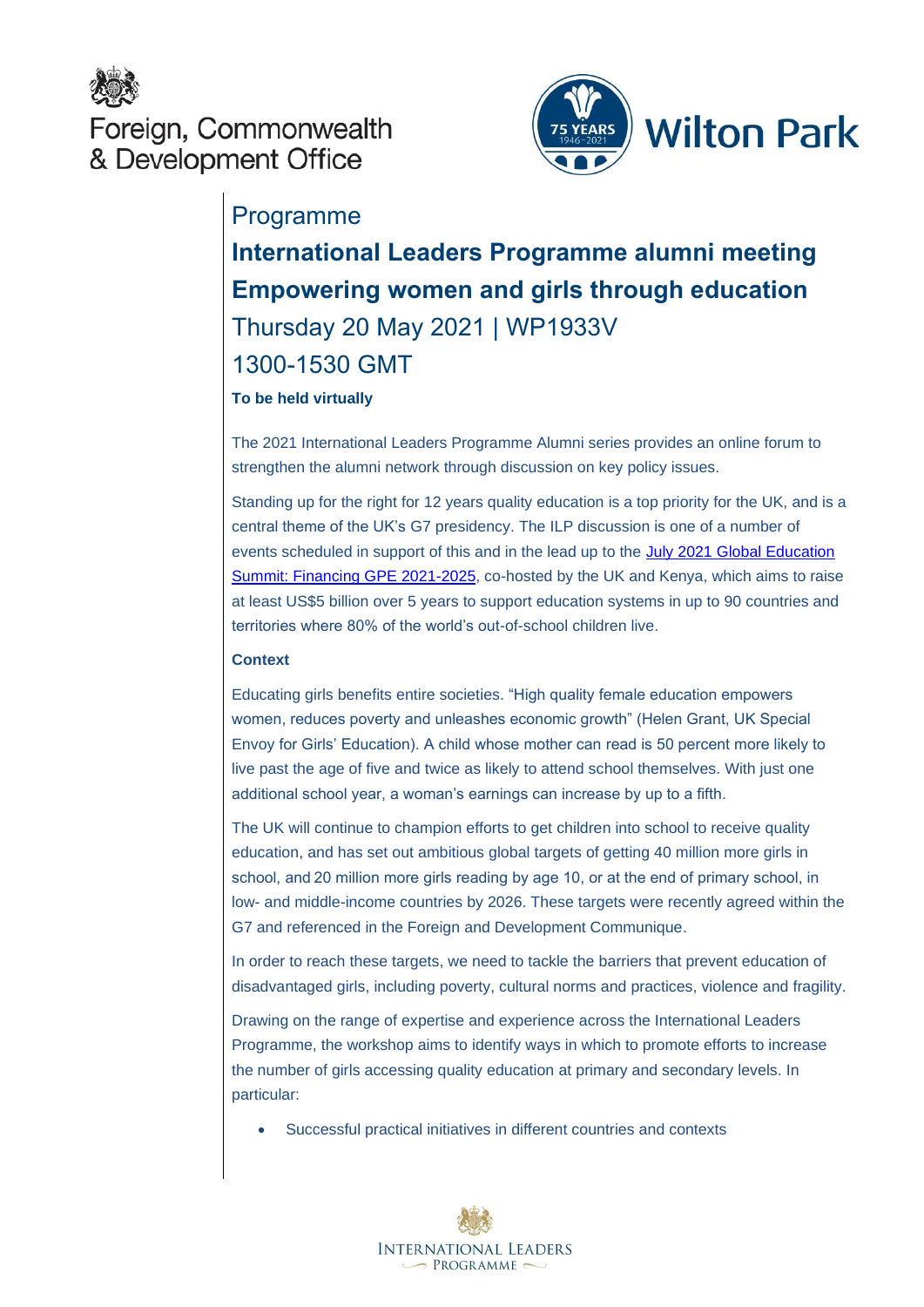- Ways in which to influence national and local leadership to tackle the barriers that prevent equitable access
- How to strengthen support and commitment across national governments, business, faith leaders and civil society organisations.

The workshop will also assist alumni members to forge further links for future activities and to cement relationships established through the ILP network.

The sessions will be participatory with numbers limited to ensure there is an opportunity for input from everyone involved in the meeting. Speakers will provide brief introductory remarks in order to stimulate a free-flowing and inclusive dialogue. Discussion will be held off the record under the Chatham House Rule to enable an open and frank exchange.

The meeting will be conducted in English.

**In association with the Foreign, Commonwealth and Development Office (FCDO)**

### **Thursday 20 May 2021**

| 1245      | <b>Arrival and orientation</b>                                                                                                                                                                                                                                                                                                                         |
|-----------|--------------------------------------------------------------------------------------------------------------------------------------------------------------------------------------------------------------------------------------------------------------------------------------------------------------------------------------------------------|
| 1300-1310 | <b>Welcome</b>                                                                                                                                                                                                                                                                                                                                         |
|           | <b>Julia Purcell</b><br>Programme Director, Wilton Park, Steyning                                                                                                                                                                                                                                                                                      |
| 1310-1315 | <b>Introduction to meeting</b>                                                                                                                                                                                                                                                                                                                         |
|           | Sheila O'Connor<br>Head of VIP Visits and the International Leaders Programme, FCDO, London                                                                                                                                                                                                                                                            |
| 1315-1335 | 1. Empowering girls through education: how to generate global<br>momentum?                                                                                                                                                                                                                                                                             |
|           | <b>Recorded speech by:</b>                                                                                                                                                                                                                                                                                                                             |
|           | <b>Helen Grant</b><br>UK Prime Minister's Special Envoy for Girls' Education, London                                                                                                                                                                                                                                                                   |
|           | <b>Introductory remarks</b>                                                                                                                                                                                                                                                                                                                            |
|           | <b>Emma Green</b><br>Girls' Education Campaign Lead, FCDO, London                                                                                                                                                                                                                                                                                      |
|           | <b>Emily Gray MBE</b><br>Education Adviser, Senior Responsible Owner, Education Cannot Wait Global Fund,<br>FCDO, London                                                                                                                                                                                                                               |
| 1335-1415 | 2. Getting girls into good quality education: overcoming barriers                                                                                                                                                                                                                                                                                      |
|           | This session will discuss ways to overcome the barriers that prevent girls from getting<br>good quality education. Following a couple of brief interventions from members of the<br>ILP alumni, the wider ILP group will contribute to the discussion from different national<br>and professional perspectives, responding to these framing questions. |